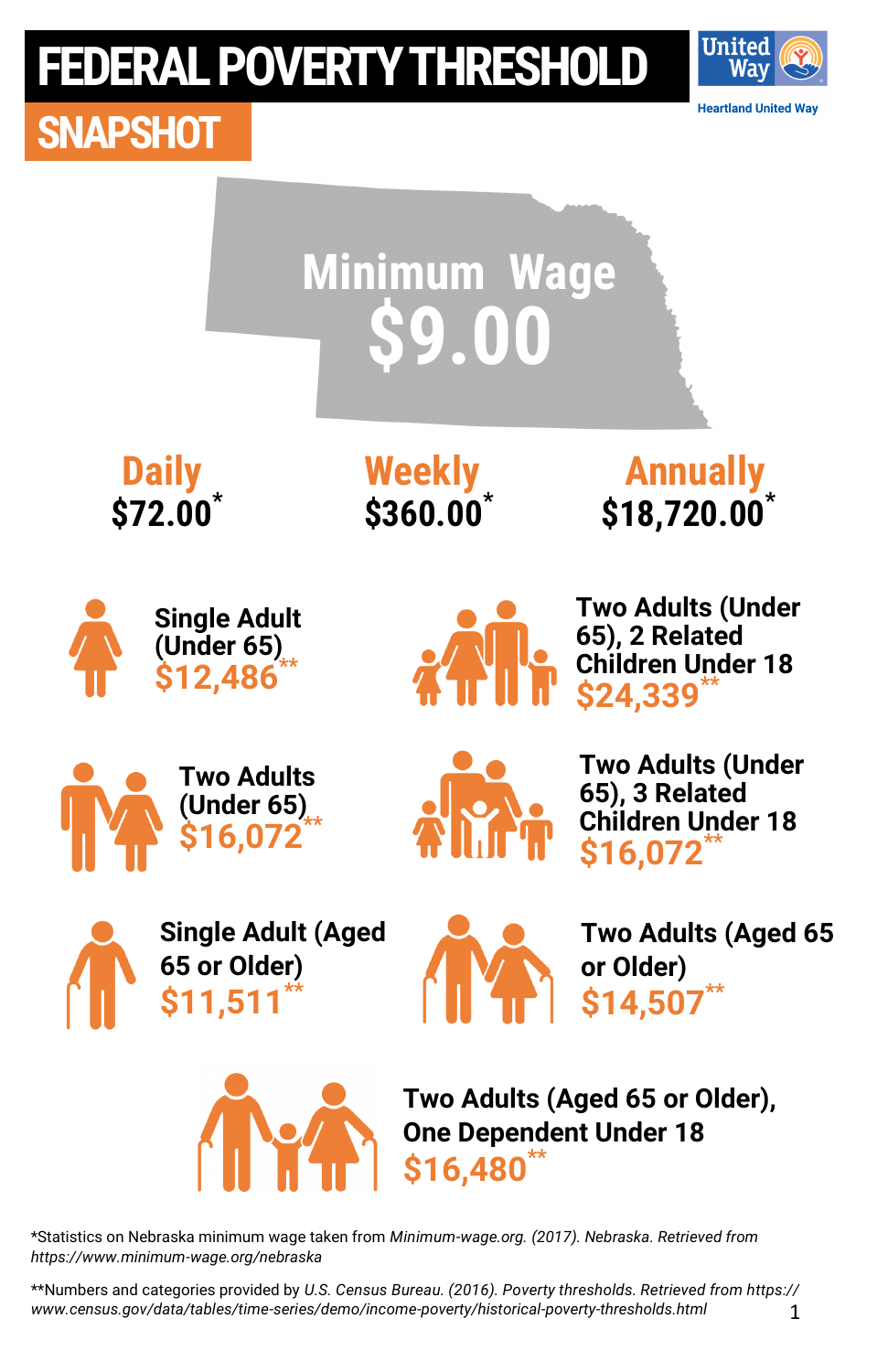# **NEBRASKA CHILDHOOD POVERTY**

### **SNAPSHOT**





**Births to females ages 10-17\* 349** births in 2015



**3– and 4-year-olds enrolled in schools 24,388 (45.8%)** of all 3-4 year olds



**Low birthweights\* 1,898** births



**Child maltreatment\* 3,691** children **7.9** per **1,000** youth



**Children without health insurance\* 27,417** children



**State wards\* 6,681** children **14.4** per **1,000** youth



**Children enrolled in Medicaid and CHIP\* 162,087** children



**Children in out-of-home care\* 5,667** children **12.2** per **1,000** youth



**Child food insecurity\* 92,172 (19.7%)**  of all children in 2014



**Youth arrests ages 17 & under\* 10,198** children **50.9** per **1,000** youth

2



**SNAP participation among children\* 87,263 (18.2%)** of all children



**Children eligible for free and reduced meals\* 138,868 (39.7%)** of all school-enrolled children for 2014/15 academic year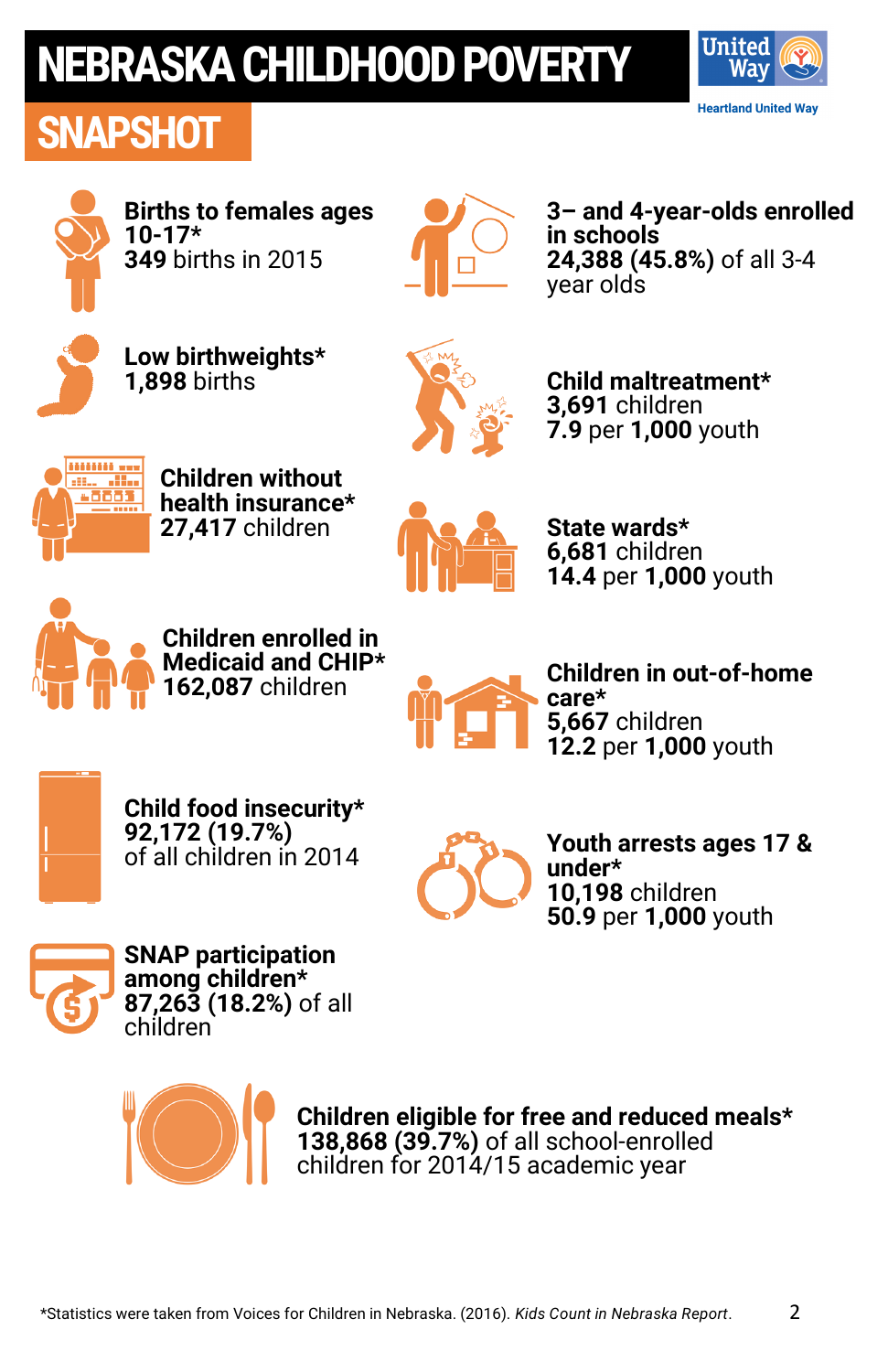# **HUW COUNTY CHILDHOOD POVERT**



### **SNAPSHOT**

### **Heartland United Way county children face these realities:**



**Births to females ages 10-17\* 28** births in 2015



**3– and 4-year-olds enrolled in schools 962** of all 3-4 year olds



**Low birthweights\* 92** births in 2015



**Child maltreatment\* 161** children **7.2** per **1,000** youth



**Children without health insurance\* 1,487** children in 2014



**State wards\* 279** children **12.2** per **1,000** youth



**Children enrolled in Medicaid and CHIP\* 9,023** children in 2015



**Children in out-of-home care\* 56** children **12.9** per **1,000** youth



**Child food insecurity\* 4,341** of all children in  $2014$ 



**Youth arrests ages 17 & under\* 595** children **26.5** per **1,000** youth



**SNAP participation among children\* 4,876** of all children in 2015



**Children eligible for free and reduced meals\* 8,283** of all school-enrolled children for 2014/15 academic year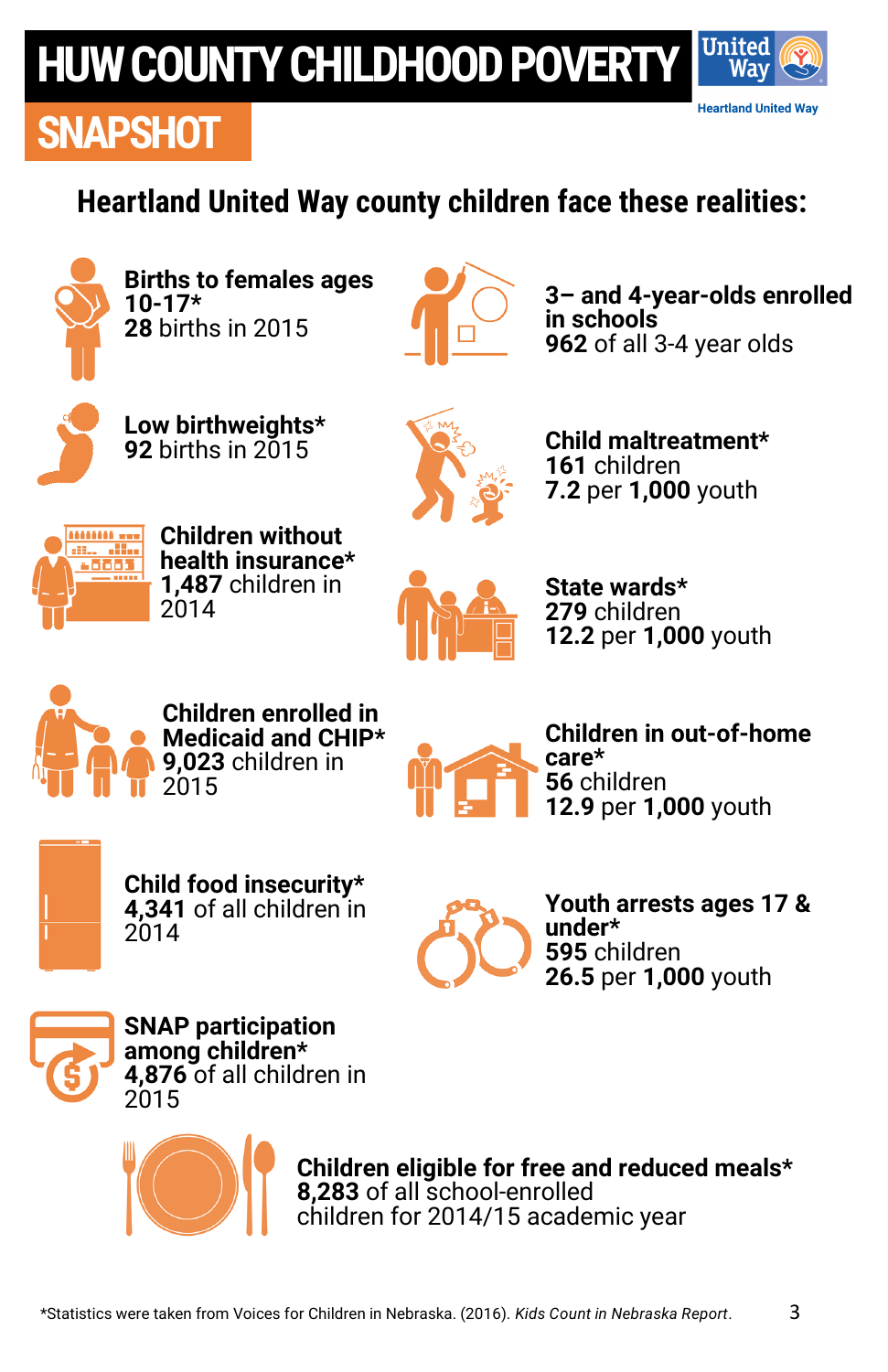**HALL COUNTY**

### **HOW MUCH IS ENOUGH IN HALL COUNTY\***

**United** Wav **Heartland United Way** 



4 *\*Statistics for Hall County taken from University of Washington. (2010). Self-Sufficiency Standard Tables [Excel]. Nebraska. Retrieved from http://selfsufficiencystandard.org/nebraska*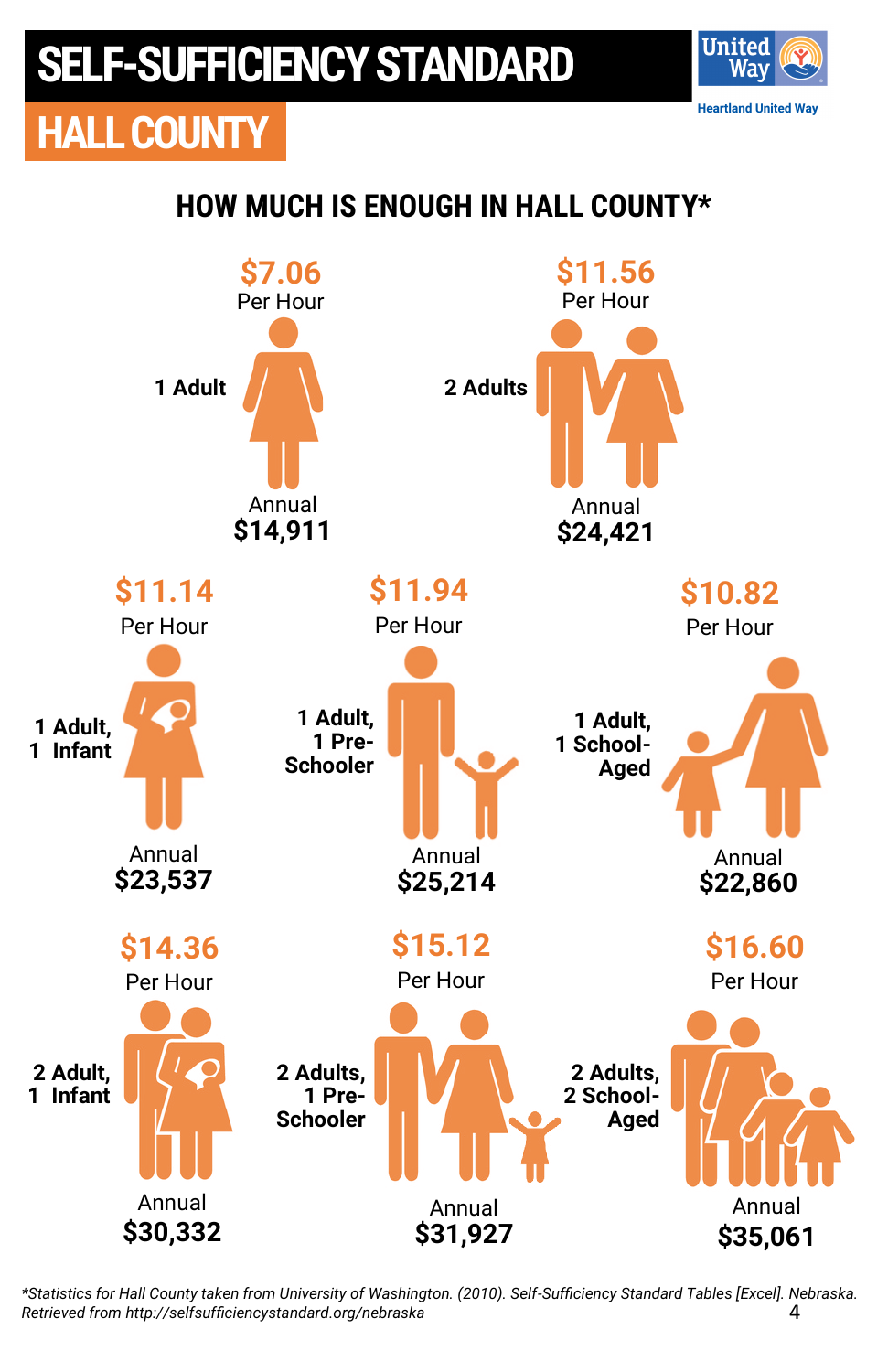

### **HALL COUNTY**

#### **POVERTY IN HALL COUNTY FOR FAMILIES, CHILDREN, AND ELDERLY**

|                     |                       |                    | <b>Population Total People In Poverty Percentage In Poverty</b> |
|---------------------|-----------------------|--------------------|-----------------------------------------------------------------|
| Children 17 & Under | $16,416$ <sup>1</sup> | $3,595^1$          | $21.9%$ <sup>1</sup>                                            |
| 18 to 64 year-olds  | $35,989^1$            | 4,931 <sup>1</sup> | $13.7\%$ <sup>1</sup>                                           |
| 65 years and older  | $8,389^{1}$           | 738 <sup>1</sup>   | $8.8%$ <sup>1</sup>                                             |

#### **GENERAL POPULATION FAMILIES**



There are **60,792** people in Hall County<sup>1</sup>.

- **13.7%** of all 18 to 64 year olds live below the poverty line<sup>2</sup>
- **49.8%** of those actively employed live in poverty
	- **540** marriedcouples live below the poverty level $3$



Over **14,832**<sup>2</sup>-<sup>3</sup> families live in Hall County.

- **1,765** families live below the poverty  $level<sup>2-3</sup>$
- **967** of those have 1 or 2 children<sup>3</sup>.

 **482** families with 3 to 4 kids live below the poverty level<sup>3</sup>

### **ELDERLY**

**8.8%** of the 2,417 single elderly (65+) people living alone **live below the poverty line2,5**



Of 2,451 householders 65+, **9% receive SSI benefits** and are **still below the poverty level3**

**41.5%** of all grandparents living in Hall County are **responsible for grandchildren** under 18 years of age $^5$ 

*<sup>1</sup>U.S. Census Bureau. (2015). AGE AND SEX. 2011-2011 American Community Survey 5-Year Estimates.*

*<sup>2</sup>U.S. Census Bureau. (2015). SELECTED ECONOMIC CHARACTERISTICS. 2011-2011 American Community Survey 5-Year Estimates. <sup>3</sup>U.S. Census Bureau. (2015). POVERTY STATUS IN THE PAST 12 MONTHS OF FAMILIES. 2011-2011 American Community Survey 5-Year Estimates.*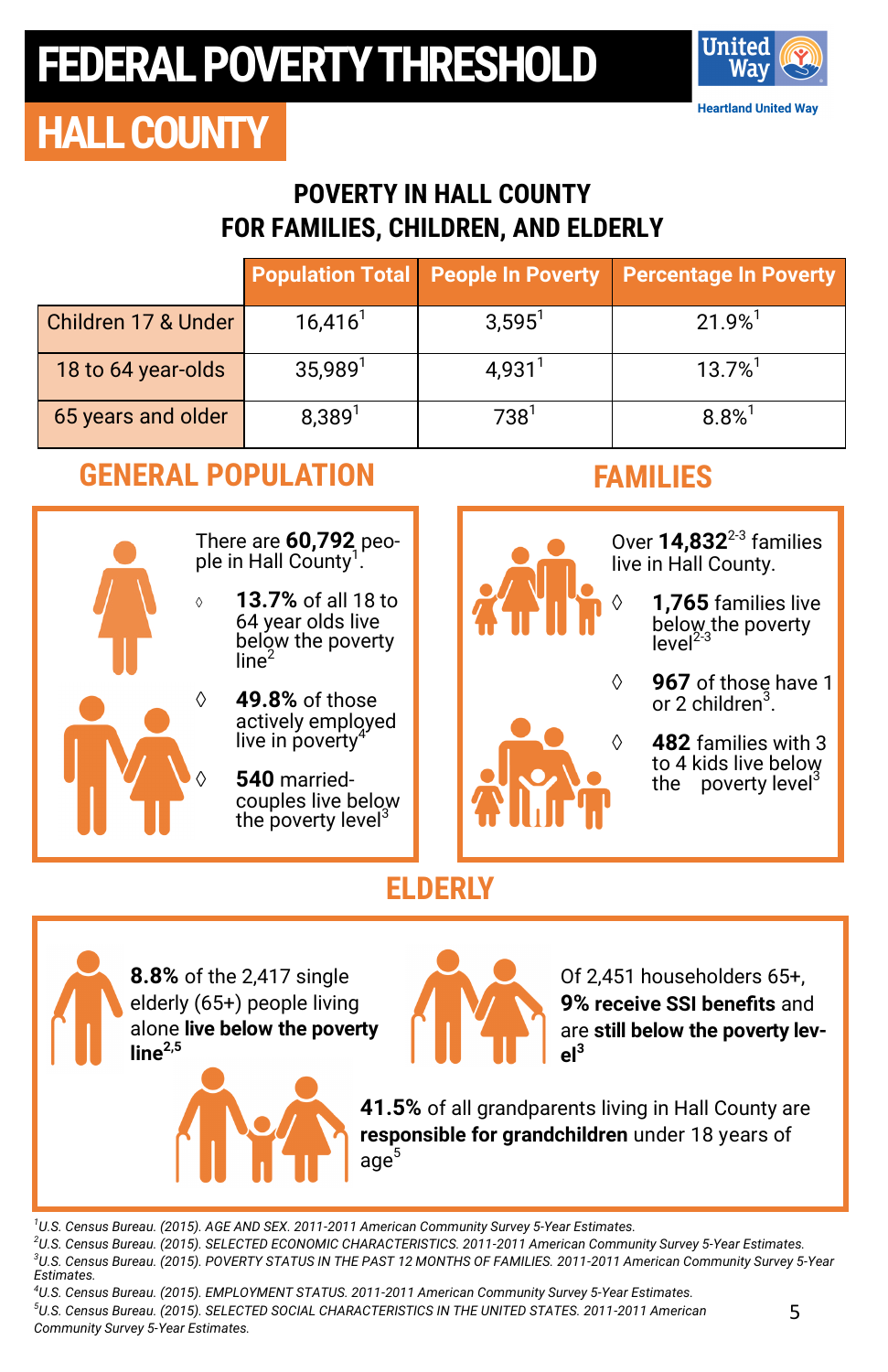# **HALL COUNTY CHILDHOOD POVERTY**

### **SNAPSHOT**





**Births to females ages 10-17\* 27** births in 2015 **2.8%** of all births



**3– and 4-year-olds enrolled in schools 790 (46.9%)** of all 3-4 year olds



**Low birthweights\* 76** births **7.8%** of all births



**Child maltreatment\* 135** children **8.1** per **1,000** youth



**Children without health insurance\* 1,157** children **6.8%** of all county youth



**State wards\* 251** children **15.1** per **1,000** youth



**Children enrolled in Medicaid and CHIP\* 7,541** children **44.6%** of all county youth



**Children in out-of-home care\* 193** children **11.6** per **1,000** youth



**Child food insecurity\* 3,239 (19.9%)** of all children in 2014



**Youth arrests ages 17 & under\* 593** children **82.7** per **1,000** youth



**SNAP participation among children\* 4,025 (23.8%)** of all children



**Children eligible for free and reduced meals\* 6,948 (54.9%)** of all school-enrolled children for 2014/15 academic year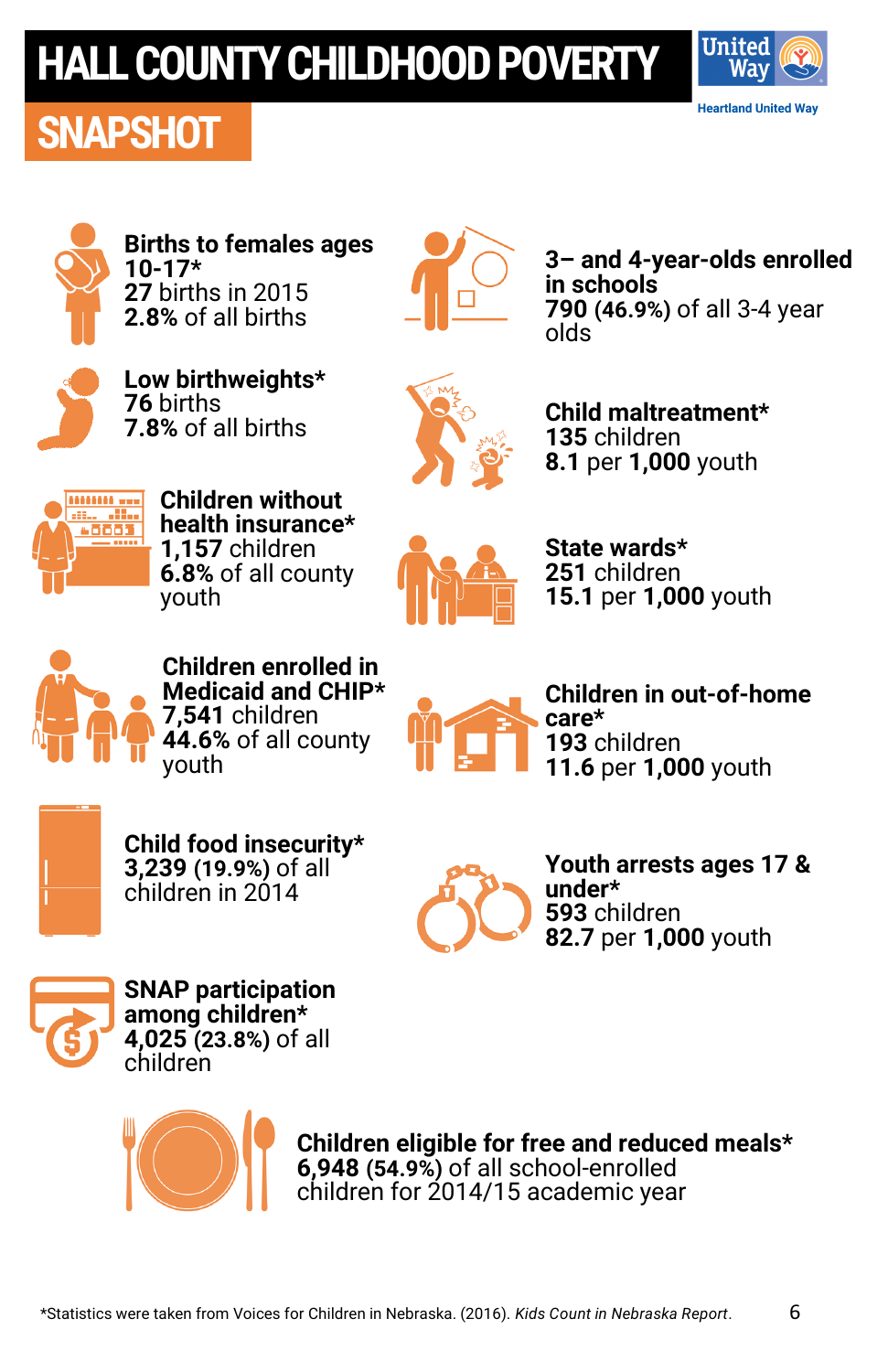**HAMILTON COUNTY**

### **HOW MUCH IS ENOUGH IN HAMILTON COUNTY\***

**United** Wav **Heartland United Way** 



7 *\*Statistics for Hall County taken from University of Washington. (2010). Self-Sufficiency Standard Tables [Excel]. Nebraska. Retrieved from http://selfsufficiencystandard.org/nebraska*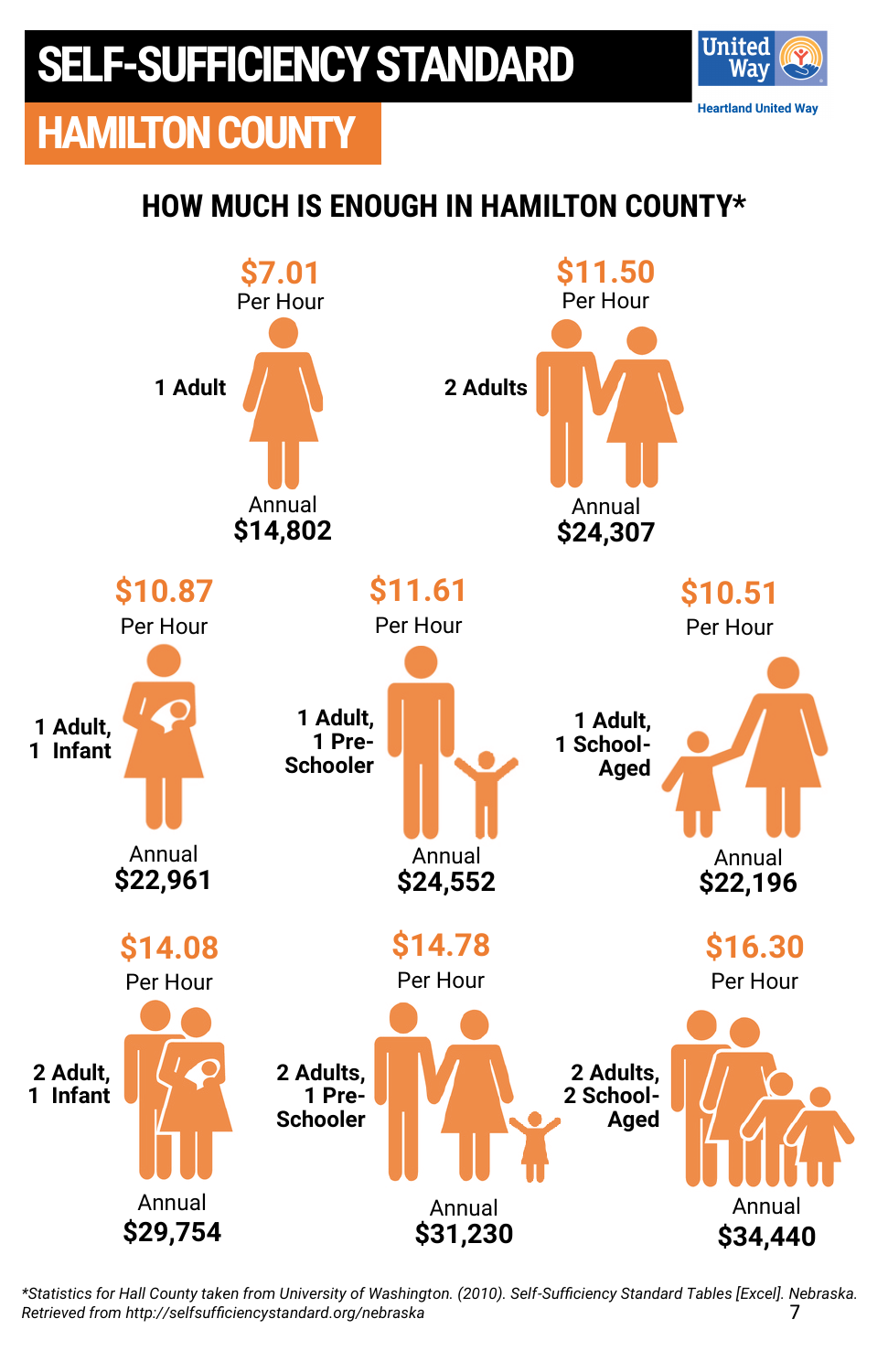

## **HAMILTON COUNTY**

#### **POVERTY IN HAMILTON COUNTY FOR FAMILIES, CHILDREN, AND ELDERLY**

|                     |                    |                  | Population Total People In Poverty Percentage In Poverty |
|---------------------|--------------------|------------------|----------------------------------------------------------|
| Children 17 & Under | 2,239 <sup>1</sup> | 282 <sup>1</sup> | $12.6\%$ <sup>1</sup>                                    |
| 18 to 64 year-olds  | $5,260^1$          | 431 <sup>1</sup> | $8.2%$ <sup>1</sup>                                      |
| 65 years and older  | $1,593^1$          | 78               | 4 9%                                                     |

#### **GENERAL POPULATION FAMILIES**



There are **9,100** people in Hamilton County<sup>1</sup>.

- **8.2%** of all 18 to 64 year olds live below the poverty line<sup>2</sup>
- **52.5%** of those actively employed live in poverty
	- **49** married-couples live below the poverty level<sup>3</sup>



Over 2,646<sup>2-3</sup> families live in Hamilton County.

- **199** families live below the poverty<br>level<sup>2-3</sup>
- **159** of those have 1 or 2 children<sup>3</sup>.
	- **11** families with 3 to 4 kids live below the poverty level<sup>3</sup>

### **ELDERLY**

**4.9%** of the 320 single elderly (65+) people living alone **live below the poverty line2,5**



Of 607 householders 65+, **3% receive SSI benefits** and are **still below the poverty level<sup>3</sup>**

**64.2%** of all grandparents living in Hamilton County are **responsible for grandchildren** under 18 years of age $^5\,$ 

*<sup>1</sup>U.S. Census Bureau. (2015). AGE AND SEX. 2011-2011 American Community Survey 5-Year Estimates. <sup>2</sup>U.S. Census Bureau. (2015). SELECTED ECONOMIC CHARACTERISTICS. 2011-2011 American Community Survey 5-Year Estimates.*

*<sup>3</sup>U.S. Census Bureau. (2015). POVERTY STATUS IN THE PAST 12 MONTHS OF FAMILIES. 2011-2011 American Community Survey 5-Year Estimates.*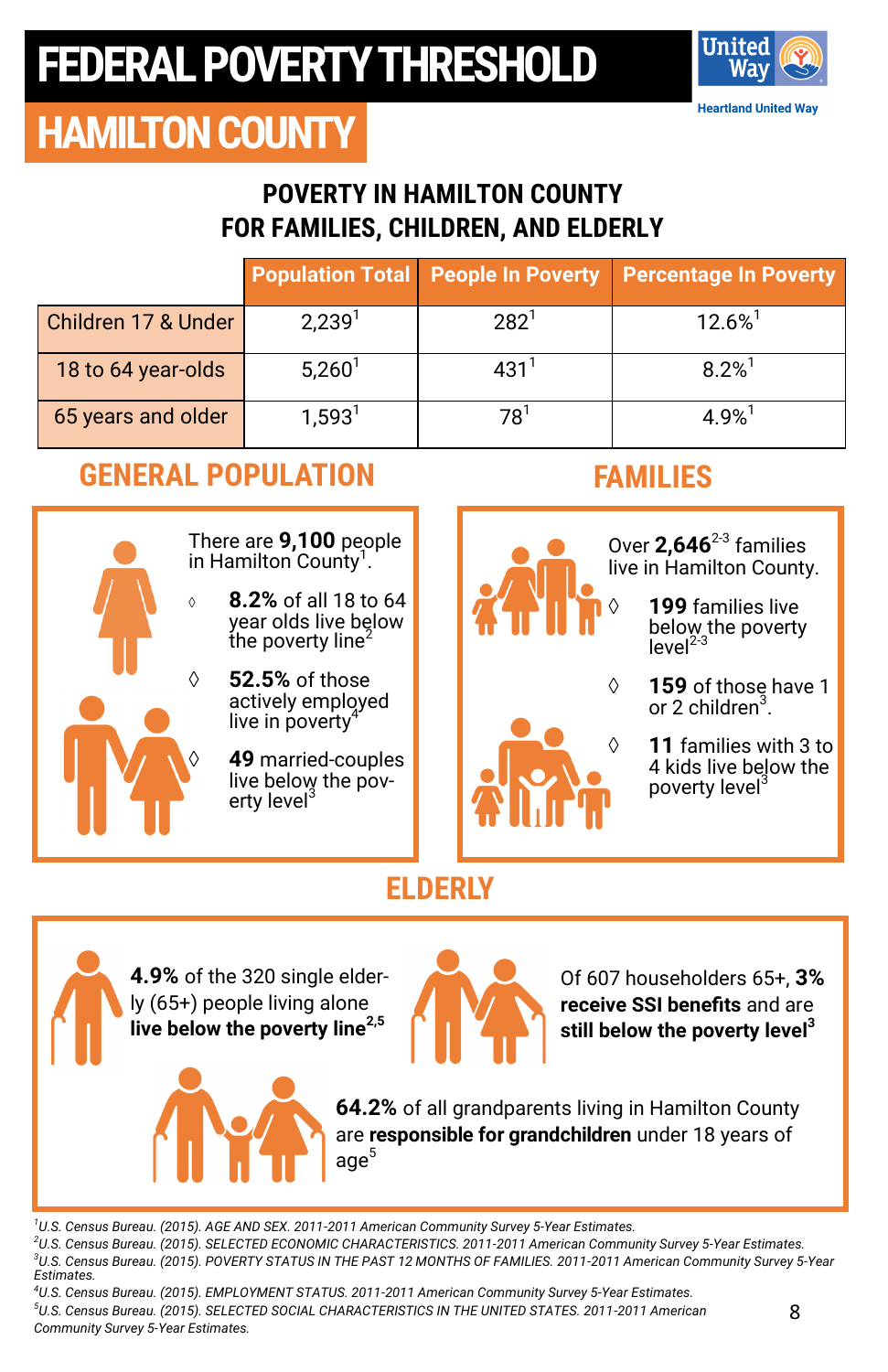## **HAMILTON COUNTY CHILDHOOD POVERT**



### **SNAPSHOT**



**Births to females ages 10-17\* 1** birth in 2015 **1.0%** of all births



**3– and 4-year-olds enrolled in schools 98 (48.5%)** of all 3-4 year olds



**Low birthweights\* 5** births **5.2%** of all births



**Child maltreatment\* 8** children **3.6** per **1,000** youth



**Children without health insurance\* 111** children **4.7%** of all county youth



**State wards\* 3** children **1.3** per **1,000** youth



**Children enrolled in Medicaid and CHIP\* 523** children **22.3%** of all county youth



**Children in out-of-home care\* 3** children **1.3** per **1,000** youth



**Child food insecurity\* 441 (19.4%)** of all children in 2014



**Youth arrests ages 17 & under\* 1** child **0.9** per **1,000** youth



**SNAP participation among children\* 228 (9.7%)** of all children



**Children eligible for free and reduced meals\* 493 (30.0%)** of all school-enrolled children for 2014/15 academic year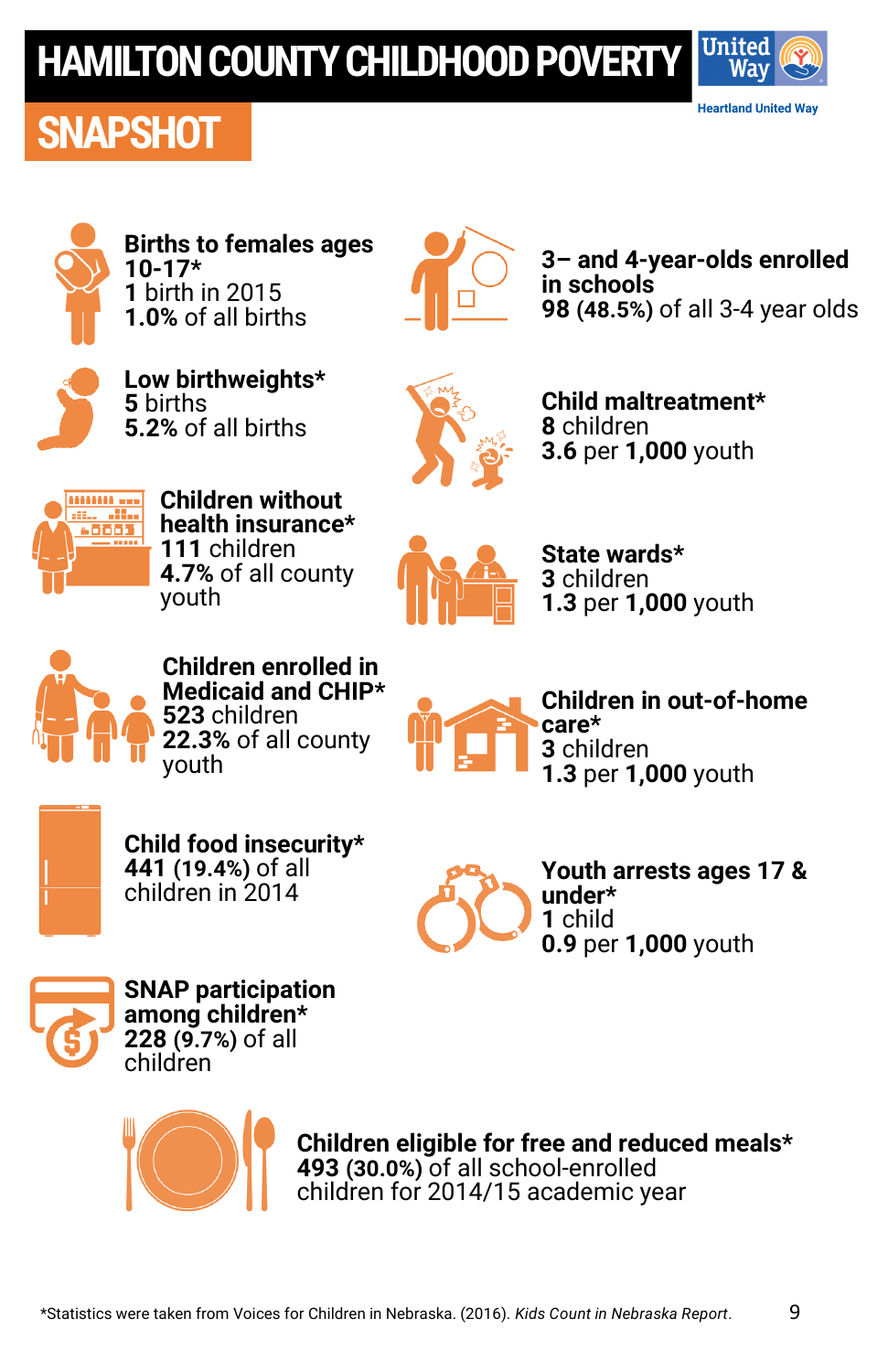

#### **HOW MUCH IS ENOUGH IN HOWARD COUNTY\***

**United** Wav **Heartland United Way** 



10 *\*Statistics for Hall County taken from University of Washington. (2010). Self-Sufficiency Standard Tables [Excel]. Nebraska. Retrieved from http://selfsufficiencystandard.org/nebraska*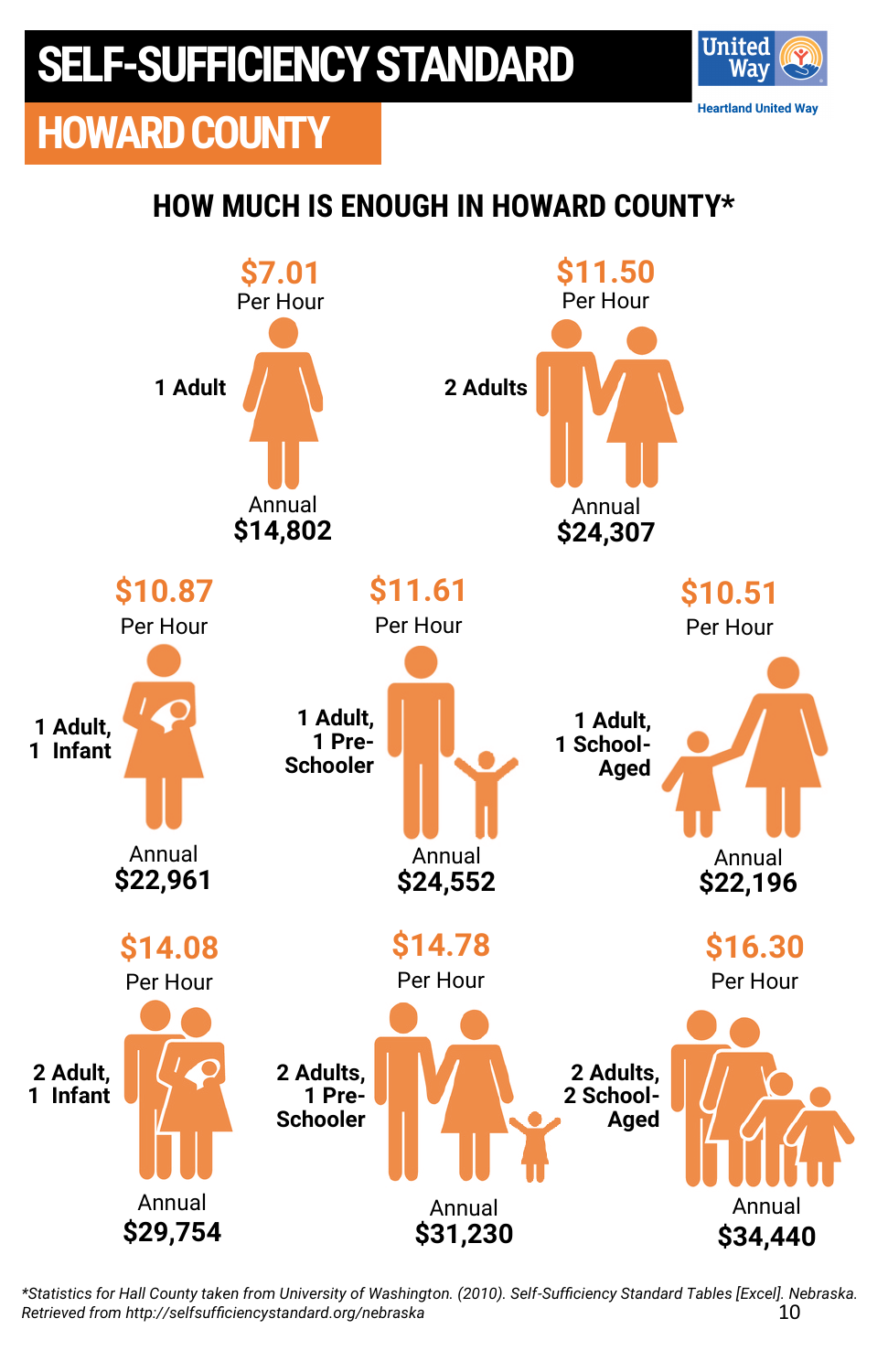

### **HOWARD COUNTY**

#### **POVERTY IN HOWARD COUNTY FOR FAMILIES, CHILDREN, AND ELDERLY**

|                     |                      |                  | <b>Population Total People In Poverty Percentage In Poverty</b> |
|---------------------|----------------------|------------------|-----------------------------------------------------------------|
| Children 17 & Under | $1,498^1$            | 193 <sup>1</sup> | $12.9%$ <sup>1</sup>                                            |
| 18 to 64 year-olds  | $3,580^{1}$          | $319^{1}$        | $8.9%$ <sup>1</sup>                                             |
| 65 years and older  | $1,269$ <sup>1</sup> | $149^1$          | $11.7%$ <sup>1</sup>                                            |

### **GENERAL POPULATION FAMILIES**



There are **6,347** people in Howard County<sup>1</sup>.

- **8.9%** of all 18 to 64 year olds live below the poverty line<sup>4</sup>
- **53.4%** of those actively employed live in poverty
	- **63** married-couples live below the poverty level<sup>3</sup>



Over **1,666**<sup>2</sup>-<sup>3</sup> families live in Howard County.

- **107** families live below the poverty<br>level<sup>2-3</sup>
- **42** of those have 1 or 2 children<sup>3</sup>.
	- **33** families with 3 to 4 kids live below the poverty level<sup>3</sup>

### **ELDERLY**

**11.7%** of the 447 single elderly (65+) people living alone **live below the poverty line2,5**



Of 406 householders 65+, **3% receive SSI benefits** and are **still below the poverty level<sup>3</sup>**

**43.7%** of all grandparents living in Howard County are **responsible for grandchildren** under 18 years of age $^{\rm 5}$ 

*<sup>1</sup>U.S. Census Bureau. (2015). AGE AND SEX. 2011-2011 American Community Survey 5-Year Estimates.*

*<sup>2</sup>U.S. Census Bureau. (2015). SELECTED ECONOMIC CHARACTERISTICS. 2011-2011 American Community Survey 5-Year Estimates. <sup>3</sup>U.S. Census Bureau. (2015). POVERTY STATUS IN THE PAST 12 MONTHS OF FAMILIES. 2011-2011 American Community Survey 5-Year Estimates.*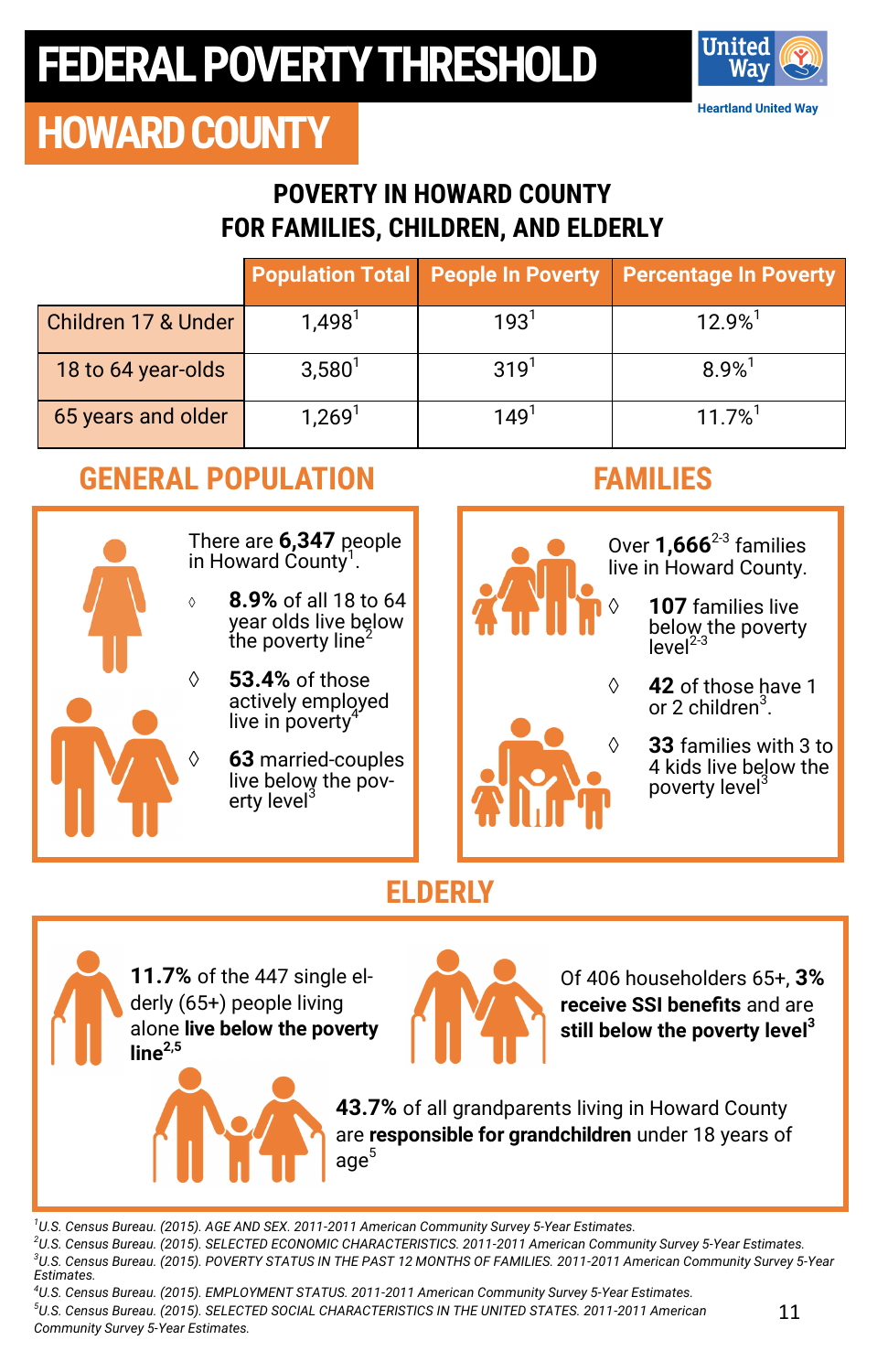## **HOWARD COUNTY CHILDHOOD POVERTY**







**Births to females ages 10-17\* 0** births in 2015



**3– and 4-year-olds enrolled in schools 110 (61.5%)** of all 3-4 year olds



**Low birthweights\* 6** births **7.6%** of all births



**Child maltreatment\* 5** children **3.3** per **1,000** youth



**Children without health insurance\* 111** children **7.1%** of all county youth



**State wards\* 11** children **7.2** per **1,000** youth



**Children enrolled in Medicaid and CHIP\* 372** children **23.9%** of all county youth



**Children in out-of-home care\* 9** children **5.9** per **1,000** youth



**Child food insecurity\* 148 (9.5%)** of all children in 2014



**Youth arrests ages 17 & under\* 1** child **1.4** per **1,000** youth



**SNAP participation among children\* 4,025 (23.8%)** of all children



**Children eligible for free and reduced meals\* 449 (34.30%)** of all school-enrolled children for 2014/15 academic year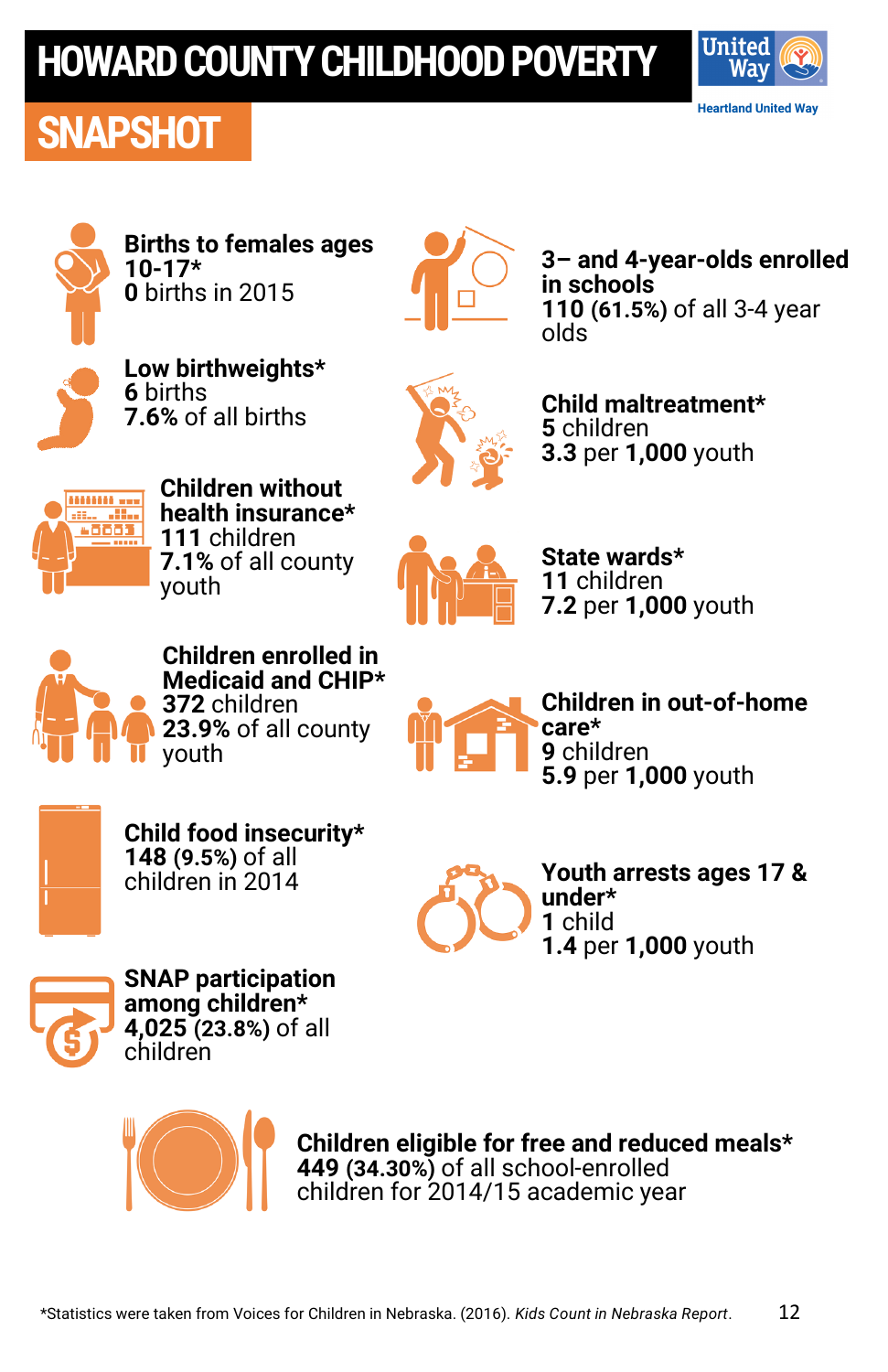

#### **HOW MUCH IS ENOUGH IN HOWARD COUNTY\***

**United** Wav **Heartland United Way** 



13 *\*Statistics for Hall County taken from University of Washington. (2010). Self-Sufficiency Standard Tables [Excel]. Nebraska. Retrieved from http://selfsufficiencystandard.org/nebraska*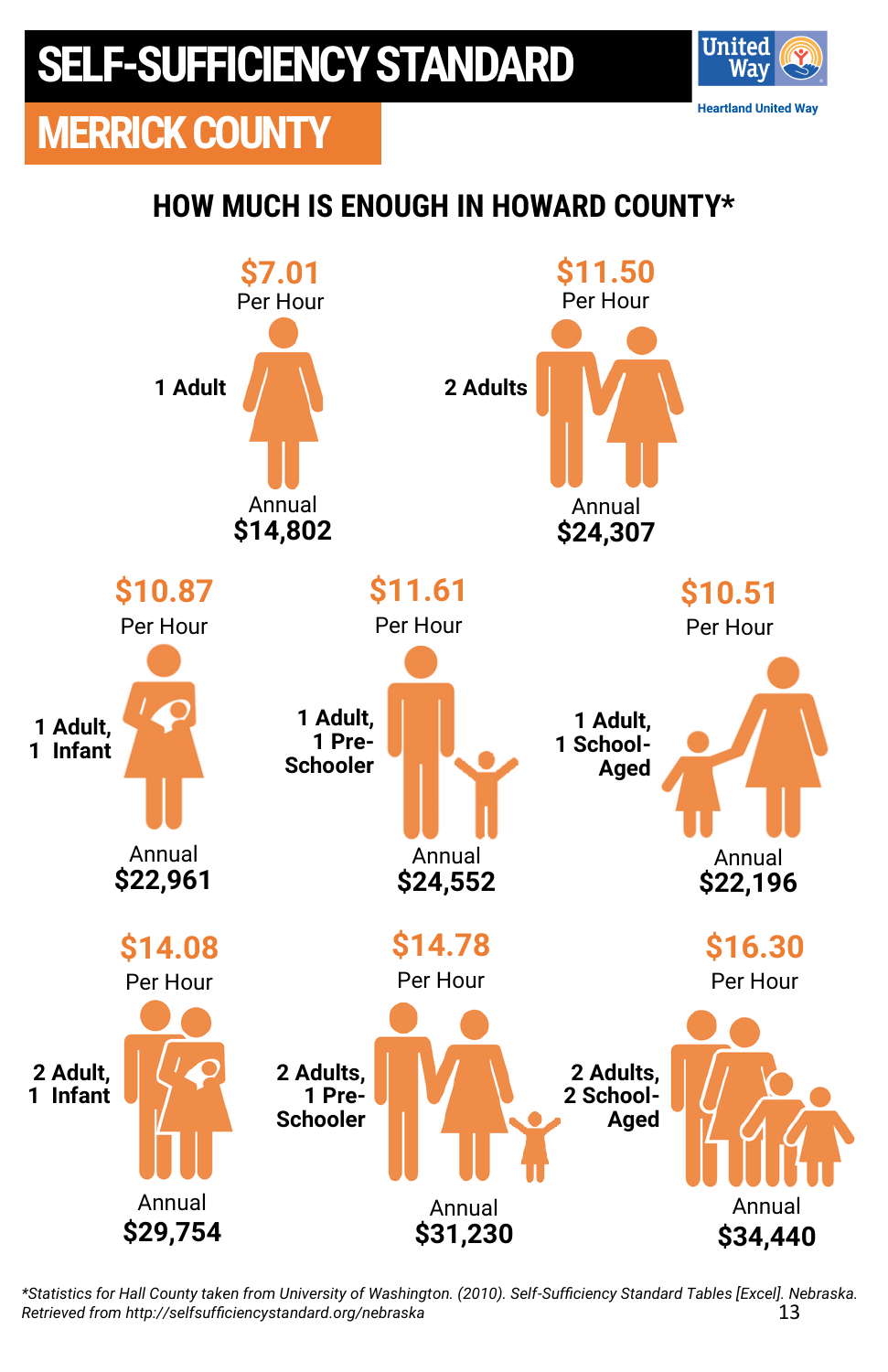

### **MERRICK COUNTY**

#### **POVERTY IN MERRICK COUNTY FOR FAMILIES, CHILDREN, AND ELDERLY**

|                     |                      |           | <b>Population Total People In Poverty Percentage In Poverty</b> |
|---------------------|----------------------|-----------|-----------------------------------------------------------------|
| Children 17 & Under | $1,773$ <sup>1</sup> | $133^1$   | 7.5%                                                            |
| 18 to 64 year-olds  | $4,467^1$            | 447'      | 10.0 <sup>1</sup>                                               |
| 65 years and older  | $1,536^1$            | $109^{1}$ | $7.1\%$ <sup>1</sup>                                            |

#### **GENERAL POPULATION FAMILIES**



There are **7,776** people in Merrick County<sup>1</sup>.

- **10%** of all 18 to 64 year olds live below the poverty line<sup>4</sup>
- **38.4%** of those actively employed live in poverty
	- **70** married-couples live below the poverty level



Over **2,300**<sup>2</sup>-<sup>3</sup> families live in Merrick County.

- **97** families live below the poverty<br>level<sup>2-3</sup>
- **32** of those have 1 or 2 children<sup>3</sup>.
	- **13** families with 3 to 4 kids live below the poverty level<sup>3</sup>

### **ELDERLY**

**7.1%** of the 447 single elderly (65+) people living alone **live below the poverty line2,5**



Of 493 householders 65+, **5.6% receive SSI benefits** and are **still below the poverty level3**

**48.9%** of all grandparents living in Merrick County are **responsible for grandchildren** under 18 years of age $^5\,$ 

*U.S. Census Bureau. (2015). AGE AND SEX. 2011-2011 American Community Survey 5-Year Estimates. U.S. Census Bureau. (2015). SELECTED ECONOMIC CHARACTERISTICS. 2011-2011 American Community Survey 5-Year Estimates. U.S. Census Bureau. (2015). POVERTY STATUS IN THE PAST 12 MONTHS OF FAMILIES. 2011-2011 American Community Survey 5-Year Estimates.*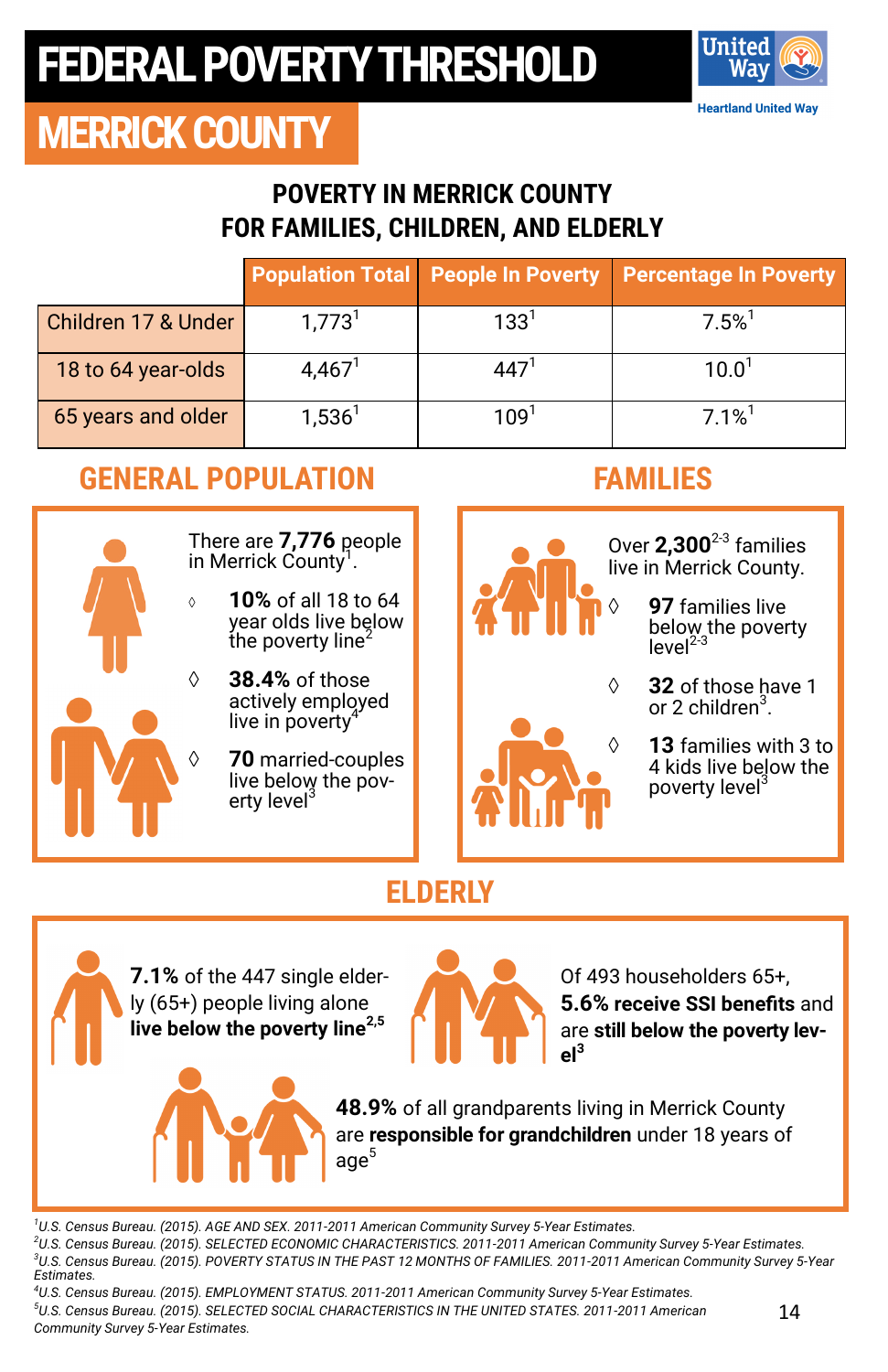## **MERRICK COUNTY CHILDHOOD POVERTY**



### **SNAPSHOT**



**Births to females ages 10-17\* 1** birth in 2015 **1.0%** of all births



**3– and 4-year-olds enrolled in schools 64 (42.7%)** of all 3-4 year olds



**Low birthweights\* 5** births **5.2%** of all births



**Child maltreatment\* 13** children **7.2** per **1,000** youth



**Children without health insurance\* 108** children **5.9%** of all county youth



**State wards\* 24** children **13.3** per **1,000** youth



**Children enrolled in Medicaid and CHIP\* 587** children **32.0%** of all county youth



**Children in out-of-home care\* 19** children **10.5** per **1,000** youth



**Child food insecurity\* 365 (19.5%)** of all children in 2014



**Youth arrests ages 17 & 0** children



**SNAP participation among children\* 275 (15.0%)** of all children



**Children eligible for free and reduced meals\* 393 (33.1%)** of all school-enrolled children for 2014/15 academic year